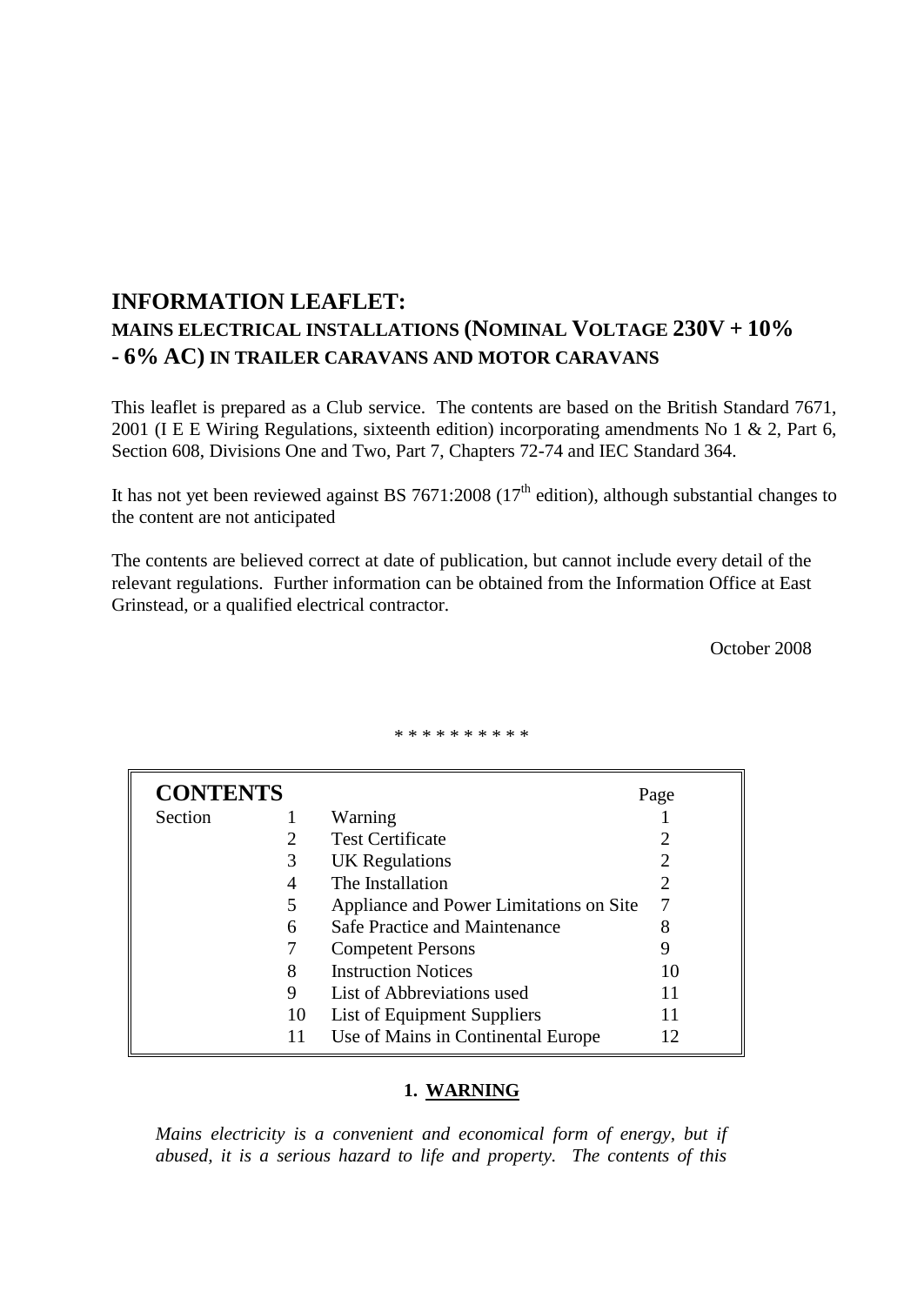*leaflet are intended as a general guide to the installation work involved, and must not be regarded, under any circumstances, as DIY instructions.* 

*Mains electrical installations and extensions or modifications to existing installations should be entrusted to a skilled installer. Upon completion the work should be inspected and tested by a "competent person" (see p.9) who will issue an official inspection certificate if the installation is satisfactory.*

# **2. Test Certificates**

The caravan owner should be supplied with and be in possession of a completed and signed Electrical Installation Certificate issued by a "competent person". These should be originals, giving details of the caravan (make, model and VIN number) and signed by a "competent person" as defined on page 10. Photocopies are not acceptable.

# **3. UK Regulations**

The distribution and supply of electrical power in the UK, as well as wiring installations in buildings, caravan sites and caravans is governed by the British Standard BS7671, 2001. The Supply Authority (Supplier) will not supply any building or caravan site until they are satisfied that the installation conforms to this British Standard. These details indicate the specification for new equipment. Older caravans and accessories may not meet all the requirements of the latest standard, but this would not generally mean they are unsafe nor inappropriate to use, subject to being in good condition. Service workshops or inspection engineers may point out deficiencies compared to the latest standards, and may recommend updating of the system to give a higher standard of safety. In some cases, upgrading may be necessary before having a new appliance fitted.

# **4. The Installation**

The location and wiring of mains electrical appliances in a caravan will depend upon the interior layout and the individual requirements of the caravan owner. In spite of these variations the basic installation (*Fig 1 on page 7)* will be unchanged. The various items are identified by letter for quick reference to the text.

# 4.01 Site Socket Outlet

The British Standard requires each site socket outlet to be 3 pin, 16 Amp, 250 volt (maximum) in accordance with BS EN 60309-2, which also requires the socket to be colour coded blue to indicate the rated voltage. All Caravan Club sites, where mains is available, have socket outlets which comply with this standard. Most of those on Club sites have a "plug in and turn clockwise" action. On CLs and other sites the plug may simply push straight in.

# 4.02 Site to Caravan Connection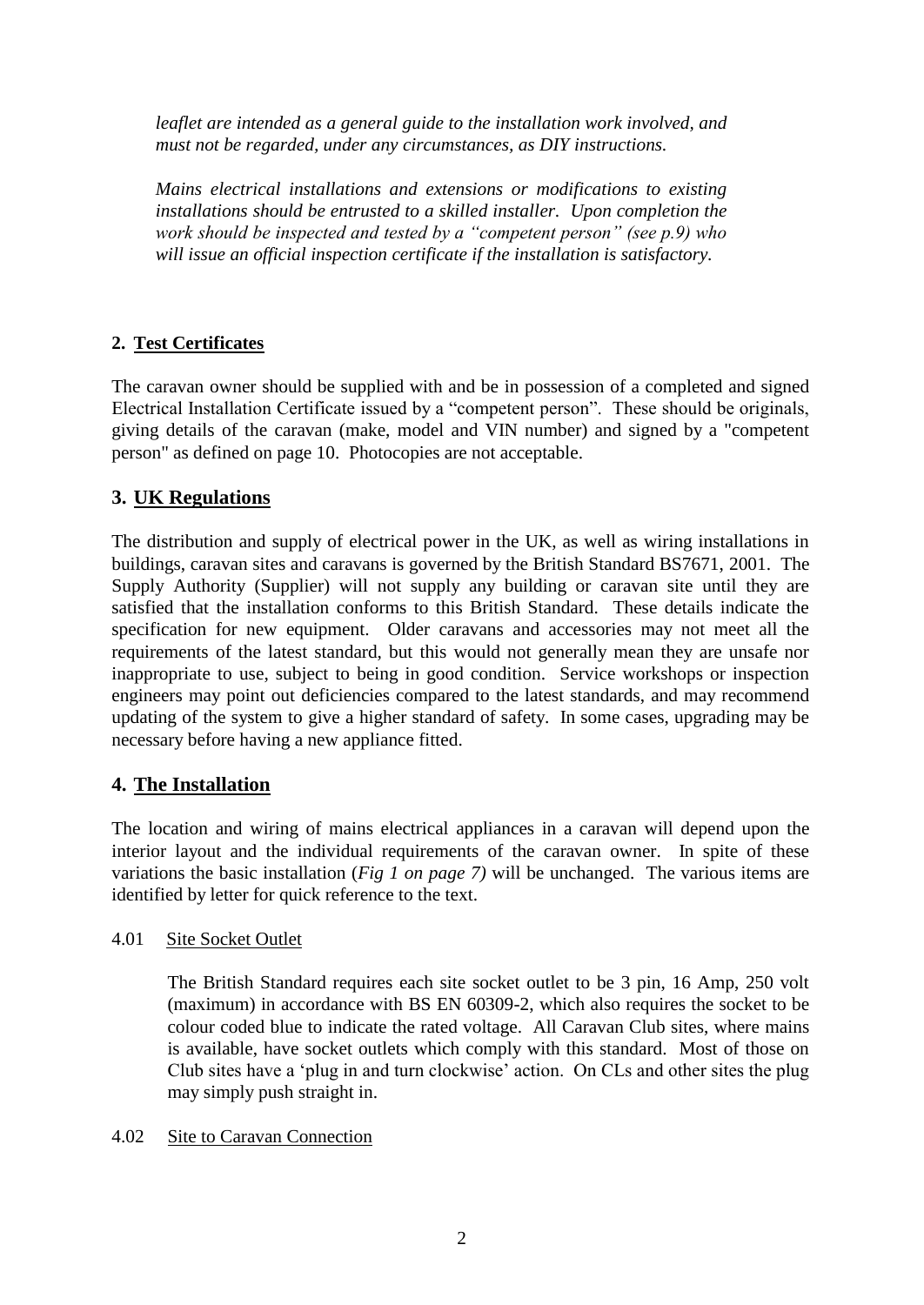The maximum permitted distance between socket outlet and any point on the caravan pitch is 20 metres. To connect the caravan to the socket outlet, a connecting cable is required. This cable must be 3 core (each core to be 2.5mm² *do not use thinner cable*), PVC/PVC, flexible cable and 25 metres (+/- 2 metres) in length.

It is recommended that the cable is coloured orange for good visibility in longer grass. Shorter lengths of cables, although less expensive and less bulky to carry, may limit the choice of pitch. Note that caravan manufacturers must now provide hook-up cable.

At one end of this cable, a connector should be fitted for plugging into the caravan inlet. At the other end of the cable, a plug is fitted for connection to the site socket. Both items must be to BS EN 60309-2 (formerly known as "CEE17") and coloured blue.

(*NOTE: A connector is similar to the plug, but is provided with female contacts and has a spring cover to shield the contacts when disconnected.*) International markings for the live and neutral terminals have not yet been agreed, so only the earth terminal may be identified by the symbol  $' = '$ . First identify the earth terminal, and determine 'L' and 'N' terminals by the position relative to the earth terminal. *Fig 2* shows the correct connections.

Members should not need to assemble these connecting cables, since most caravan accessory shops supply cables of suitable length with connector and plug fitted. An adaptor may be required by members intending to use mains when touring outside the UK (see page 13).

Adaptors are also available to connect the standard connecting cable to a domestic 13A socket, so that the caravan can, perhaps, be connected to a house supply while being stored at home. These should consist of a blue BS EN 60309-2 trailing socket, a short length of cable, and a standard UK 3 pin 13A plug. It should be ensured that the domestic plug is connected inside the house, or in a suitable weatherproof enclosure outside.

## 4.03 Caravan Inlet

This must be to BS EN 60309-2 and again rated at 16 Amp. The inlet must be installed not more than 1.8 metres above ground level, in a readily accessible position and in a suitable recess incorporating a lid on the outside of the caravan. Exterior surface mounted 'inlets' are therefore not recommended. The specialist suppliers have inlets mounted in boxes with lids, ready for locating in a caravan wall. It is recommended that this inlet is located in a wall which will not be enclosed by an awning. The caravan inlet is, in effect, a '*fixed*' version of a plug, and is therefore connected as shown in *Fig 2*.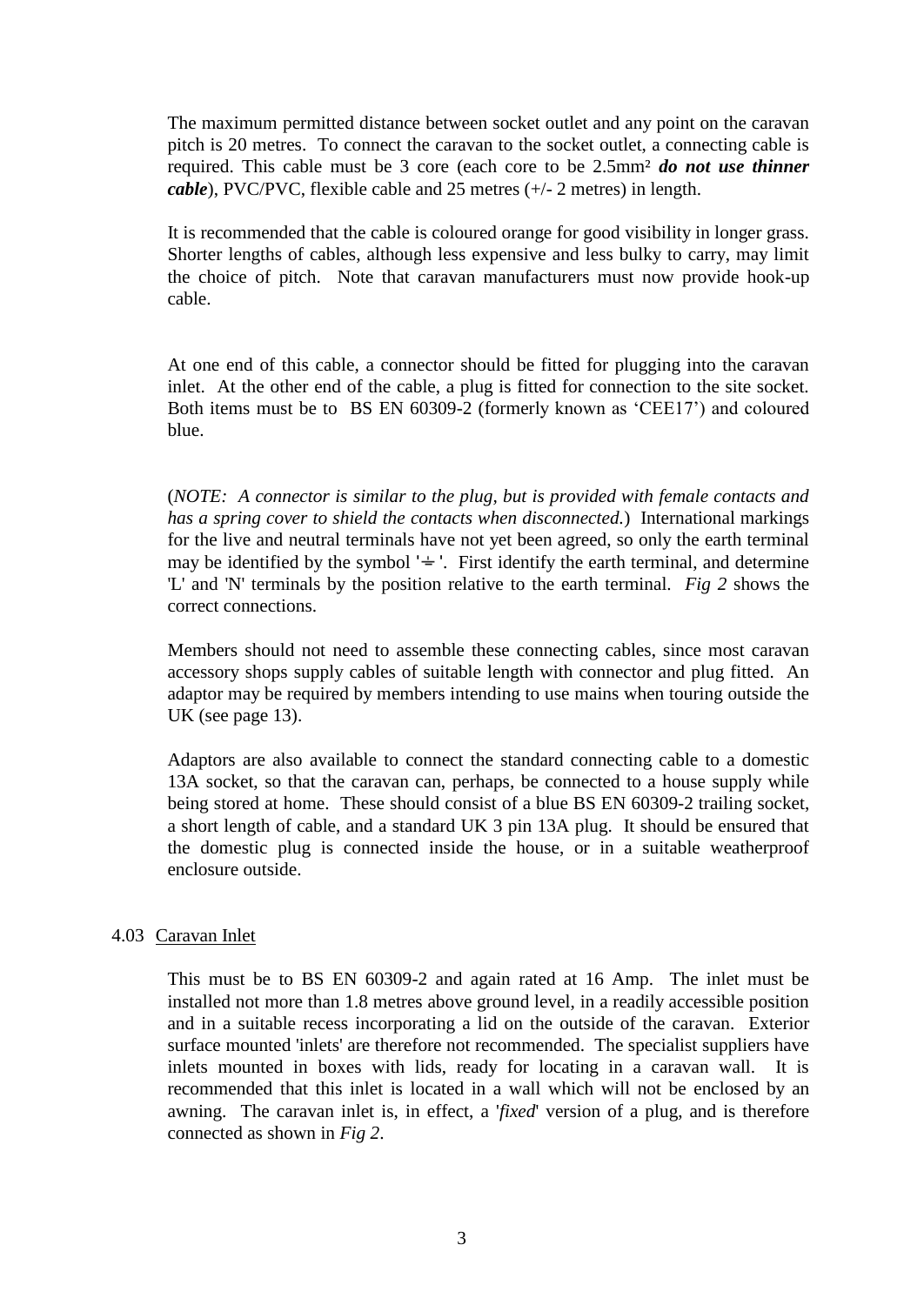# **Fig 2 Caravan to site connections**



*Wiring Arrangement of connector-cable Wiring Arrangement of plug-cable*

## 4.04 Wiring Systems

Flame propagating wiring systems shall not be used.

## 4.04.01 Wiring - Caravan Inlet to Isolating Switch

This should be 3 core (each 2.5mm²) PVC/PVC flexible cable. An unbroken length not exceeding 2.0 metres is recommended. Unless routed in conduit or rigid plastic trunking the cable must be supported by insulated clips at intervals not exceeding 400mm for vertical runs or 750mm for horizontal runs.

#### 4.04.02 Wiring from Circuit Breaker to Appliances

Mains cables shall run separately from 12V cables, so that as far as is reasonably practical, that there is no risk of physical contact between the two wiring systems.

The cross-sectional area of every conductor shall be not less than 1.5mm². Flexible single core PVC insulated and sheathed cables may be used. All cables unless routed in rigid conduit and all flexible conduit, must be supported by insulated clips at intervals not exceeding 400mm for vertical runs or 250mm for horizontal runs.

Cable joints must be made at junction boxes of non-flammable material. These should be accessible. No electrical equipment shall be installed in LPG compartments and cables should not be routed through such compartments.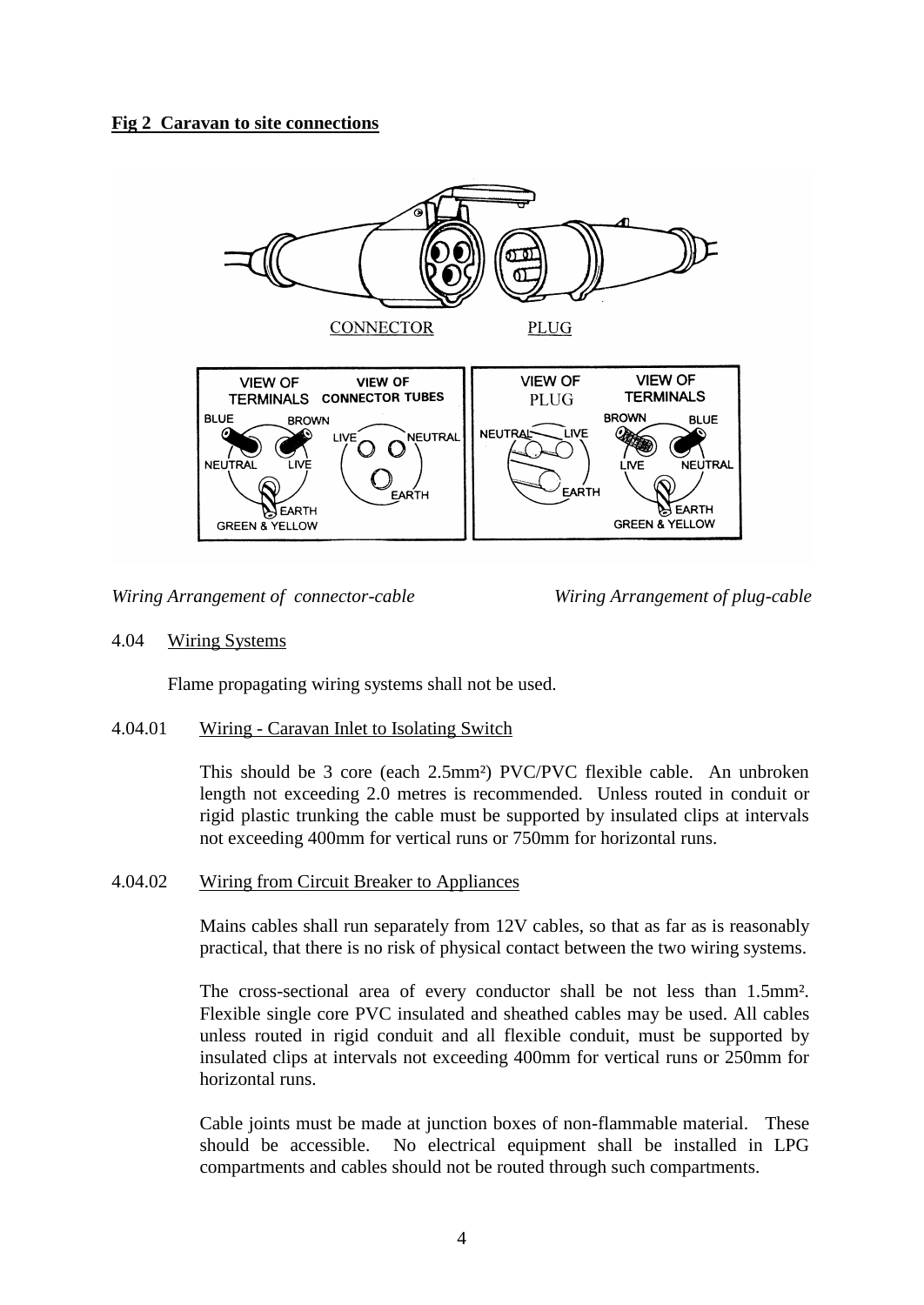## 4.05 Isolating Switch/Residual Current Device/Distribution Board

The British Standard requires the caravan to be fitted with an isolating switch and overcurrent protection, i.e. fuses and mcb"s. Also required is an RCD complying with BS 4293, BS EN 61008 - 1 or BS EN 6 AN 1009 - breaking all live conductors and having a rated residual operating current not exceeding 30 mA and an operating time not exceeding 40 ms at a residual current of 150 mA (compliant with BS 4293). Distribution boards are available with mcb"s which are easier to reset instead of replacing a fuse. A version with two mcb"s (one 5 or 6 Amp and one 10 or 16 Amp) should suit most caravan owners. The lower rated mcb should protect the lighting circuit, TV, refrigerator (LV) and battery charger circuits, whilst the 10 or 16 Amp mcb should protect the socket outlets used for heavier consumption appliances such as electric kettles, toasters, hairdryers, etc. It must be remembered that the mcb fuses are purely to protect the caravan wiring against overloading and must not be regarded as an indication of the power available.

#### 4.06 Bonding

Except where the caravan or motor caravan is made substantially of insulating material, and metal parts are unlikely to become live in the event of a fault, extraneous-conductive-parts shall be bonded to the circuit protective conductor with a conductor of minimum cross-sectional area of 4mm² and in more than one place if the construction of the caravan does not ensure continuity between extraneousconductive-parts.

Metal sheets forming part of the structure of the caravan or motor caravan are not considered to be extraneous-conductive-parts

#### 4.07 Switches, Socket Outlets and Spur Socket Outlets

Switches and socket outlets should be mounted in boxes designed for that specific purpose. Switched socket outlets should be of the 13 Amp 3 pin (flat sided) type, to BS 1363, but must not be exposed to outside conditions.

Plugs are normally supplied with a 13 Amp fuse which is suitable for heavier consumption appliances, but when the plug is connected to appliances with lower consumption, such as a lamp, TV set or refrigerator, the fuse should be replaced with one of the recommended rating for the appliance. Generally, the manufacturers state the size of fuse to be used with each appliance.

If a pendant luminaire is to be installed, a ceiling rose should be used and provision must be made to secure the lamp when the caravan is towed. A filament lamp shall be so designed or mounted so as to allow a free circulation of air between it and the caravan body.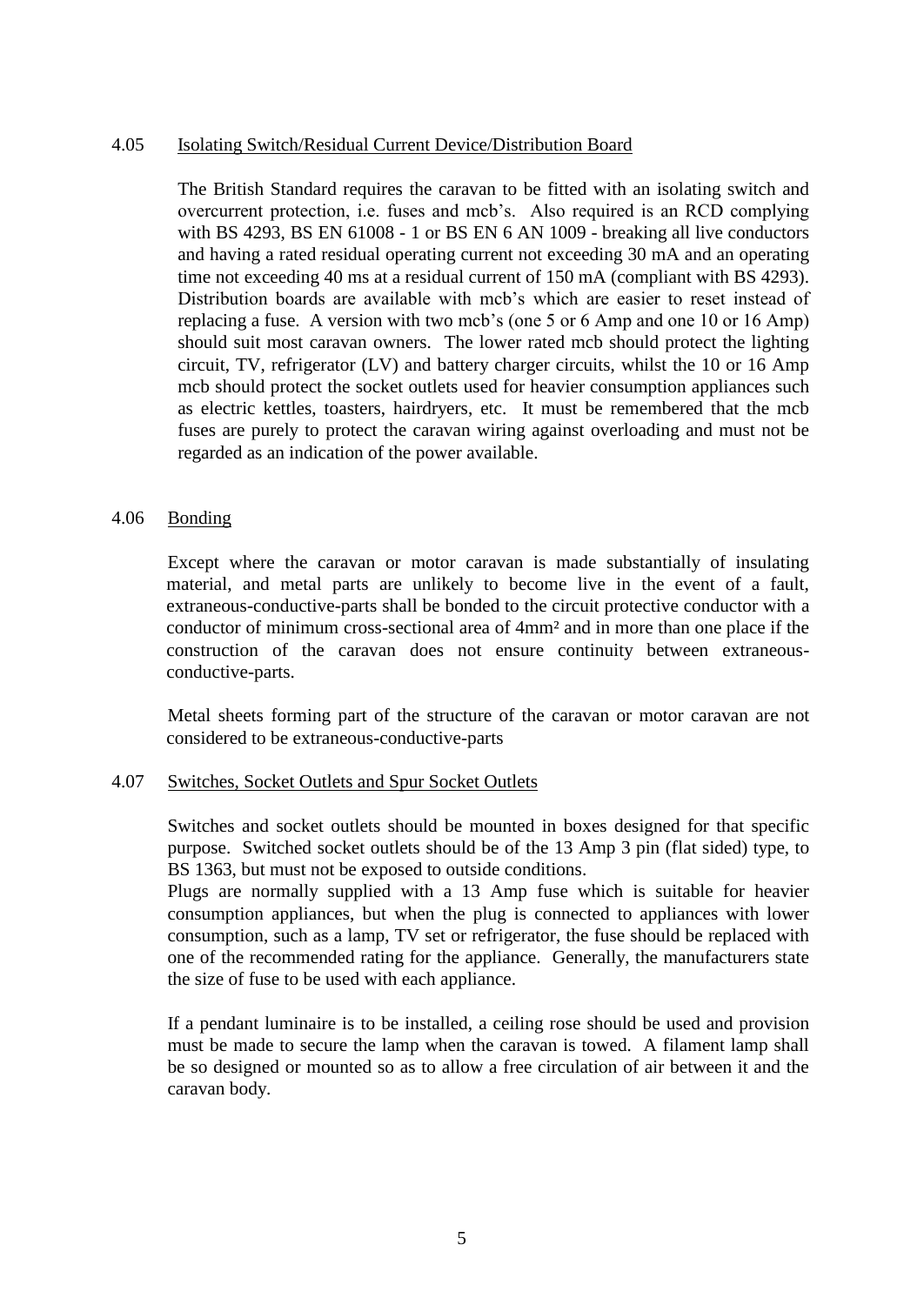#### 4.08 Instruction Notices

The British Standard requires an instruction notice of durable material to be fixed in a prominent position near the Isolating switch in the caravan. The notices currently recommended are reproduced on page 10.

#### 4.09 12V Power Supply/Battery Charger

Caravans having a mains installation as original equipment are normally fitted with a unit comprising of a mains battery charger and a 12V DC fused distribution board. Subject to available space, such units can be fitted to existing caravans. The unit should be in accordance with BS EN 1648-1. and wired in accordance with manufacturers' instructions.

## *NOTE: This unit has two separate functions:*

- *a) To provide a 12V power supply to lights, heater controls, pumps etc.*
- *b) To charge the 12V battery*

If a 230 volt supply is available on site the caravan will draw its 12V supply from the unit and "top up" from the battery on peak load. When the 12V load is reduced the battery will then receive a charge, although note that this system is not designed to fully re-charge a flat battery.

Unless the battery charger is electronically regulated for both current and voltage, it should not be left permanently switched on when the caravan is not in use, since this may result in battery overcharging and possible battery damage. Conversely a battery will quickly deteriorate if left in an uncharged state and must be kept fully charged at all times, i.e. terminal voltage "off charge" in excess of 12.5 volts.

## 4.10 Electrical Appliances, including Water Heater and Refrigerator

Every appliance connected to the supply by means other than a plug and socket outlet shall be controlled by a switch incorporated in or adjacent to the appliance. Note a fused spur will be required for most fixed appliances.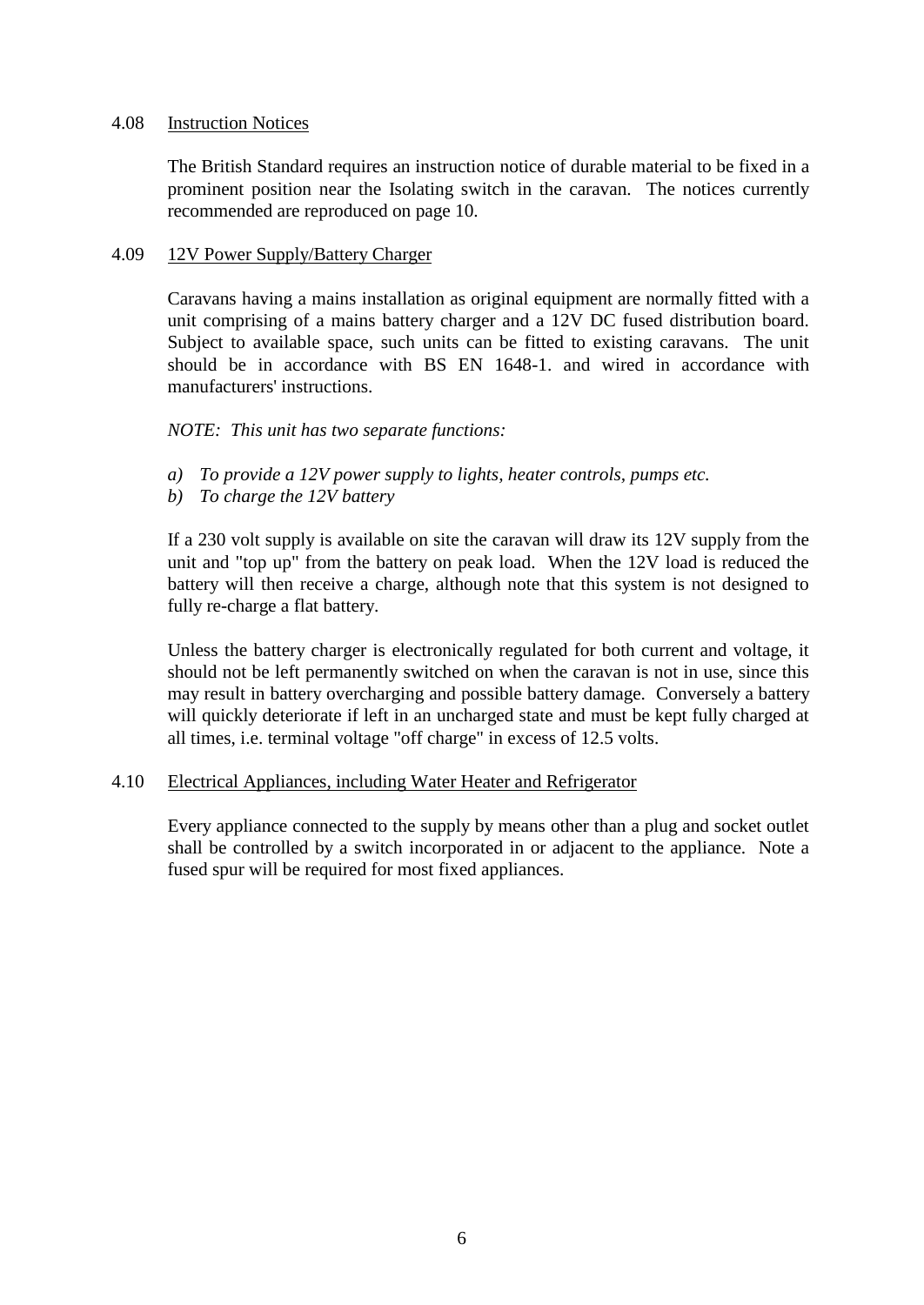# **Fig 1**



## KEY

- A Site socket outlet
- B Connecting cable
- C Caravan inlet
- D Wiring systems
- D (a) Supply to isolating switch
- D (b) Wiring to appliances
- E Isolating Switch/RCD/Fuse box
- F Bonding
- G Socket outlets for accessories and appliances
- H Notices
- J 230v luminaire (lights) if fitted
- K 12V power supply/battery charger unit
- L Space heater
- M Spur socket outlet for electric water heater
- N Refrigerator (may be on same circuit as  $D(b)$ )

# **5. Appliances and Power Limitation on Sites**

It is not possible to review all the appliances which could be used in a caravan. Some important general guidance can however be given. Whenever possible, use only appliances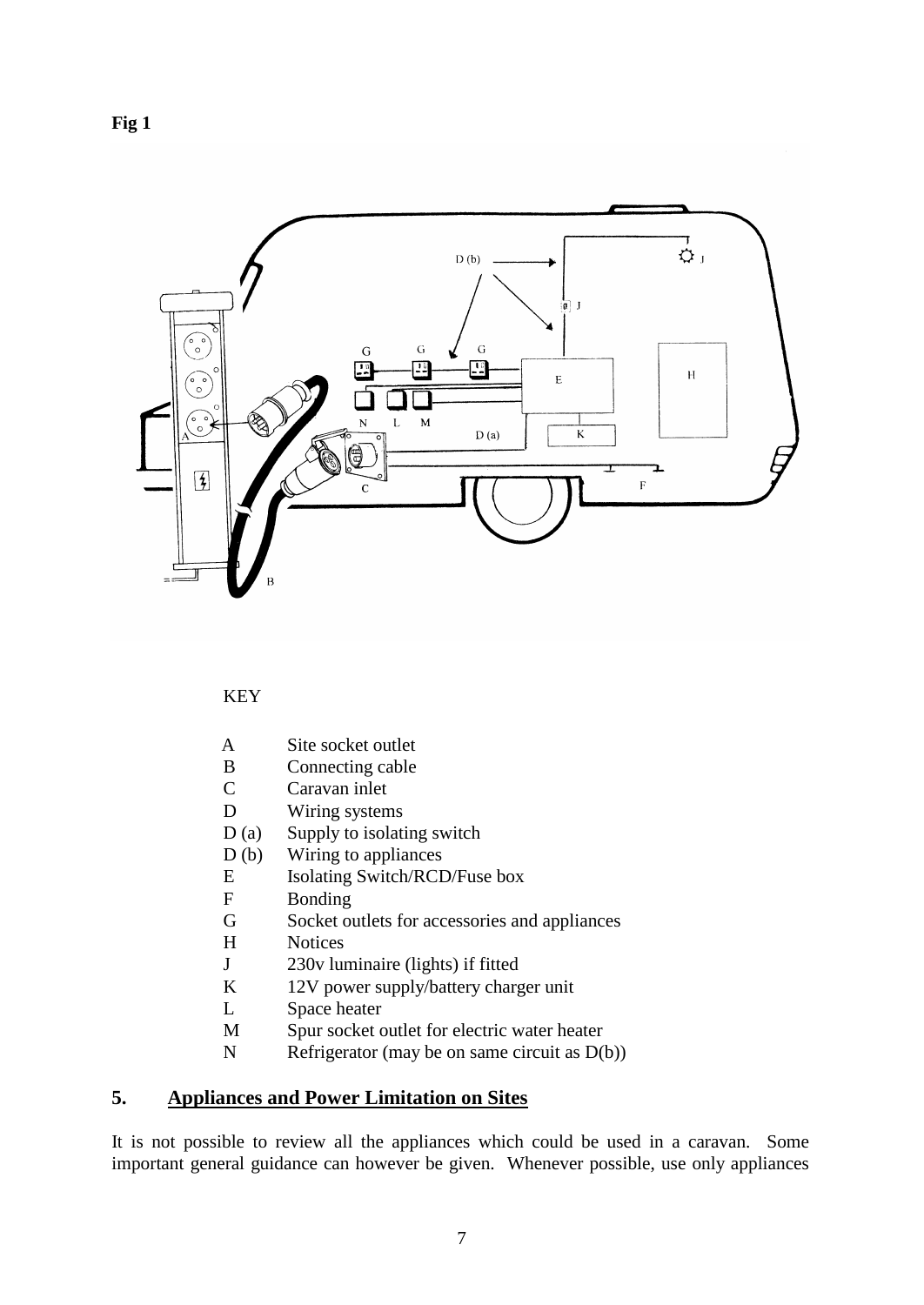complying with British Standards with BEAB approval. Other appliances made by well known manufacturers and sold by reputable traders may be suitable but if in doubt, ask the manufacturer if the appliance can be used in a caravan. Some may not be designed to cope with vibration on the road.

Many appliances are now of the double insulated type, denoted by the symbol  $' \square'$ . This means the appliance has been so constructed that it is practically impossible to receive a shock via the outside casing should a fault occur within the appliance. Such appliances do not require an earth conductor and accordingly have only twin core cable. The two cable cores coloured brown and blue should therefore be connected to the supply 'L' and the neutral 'N' terminals respectively. If the cable cores have no identifying colours, they may be connected either way.

For technical reasons, it is not possible to construct all appliances double insulated. *Appliances with an earth terminal or fitted with 3 core cable must have the earth connection made to the earth terminal in the 3 pin plug and the L and N terminals connected to the correctly coloured cable core.*.

Although the caravan installation is designed for a maximum current of 16 Amp, some sites may, for technical or economic reasons, limit the maximum current loading per caravan to a lower figure, usually 10 Amp in the UK and sometimes 5 Amp or less abroad (*refer to Site Warden for the relevant amperage on a Club Site*). On arrival at a site, check the maximum permitted current, and make sure that this figure is never exceeded. Failure to do so will result in tripped circuit breakers - at the site rather than in the caravan - and this will not endear the culprit to the site warden! It is now more common for appliance power to be quoted in watts and kilowatts (1 kilowatt (kW) = 1000 watts (w)). In general it may be assumed that a total electrical load of 1 kW will require a 5 Amp supply at 230V. Hence the normal supply of 16 Amp in the UK would be suitable for a total load of approximately 3 kW (although this may exceed the circuit limitations of the caravan).

Note therefore, that the average domestic kettle/jug having a power consumption in excess of 2000 watts may not be usable with outlets at present limited to 10 Amp. Lower consumption kettles/jugs should be readily available at any well stocked caravan accessory shop.

Remember that although an individual caravan can be supplied with up to 16 amps on a suitable site, there is a demand limitation. A diversity factor applied to the design of the site electrical installation for economic reason both in terms of capital costs and maximum demand electrical energy costs results in the site circuit breakers tripping with a complete loss of power if everyone on a busy site makes a maximum demand of 16 amps at the same time. So be economical with your use of electrical power, for everyone's benefit.

In the UK a Club Site Warden has authority to refuse to offer a supply to a caravan if it is believed that the installation may be unsafe.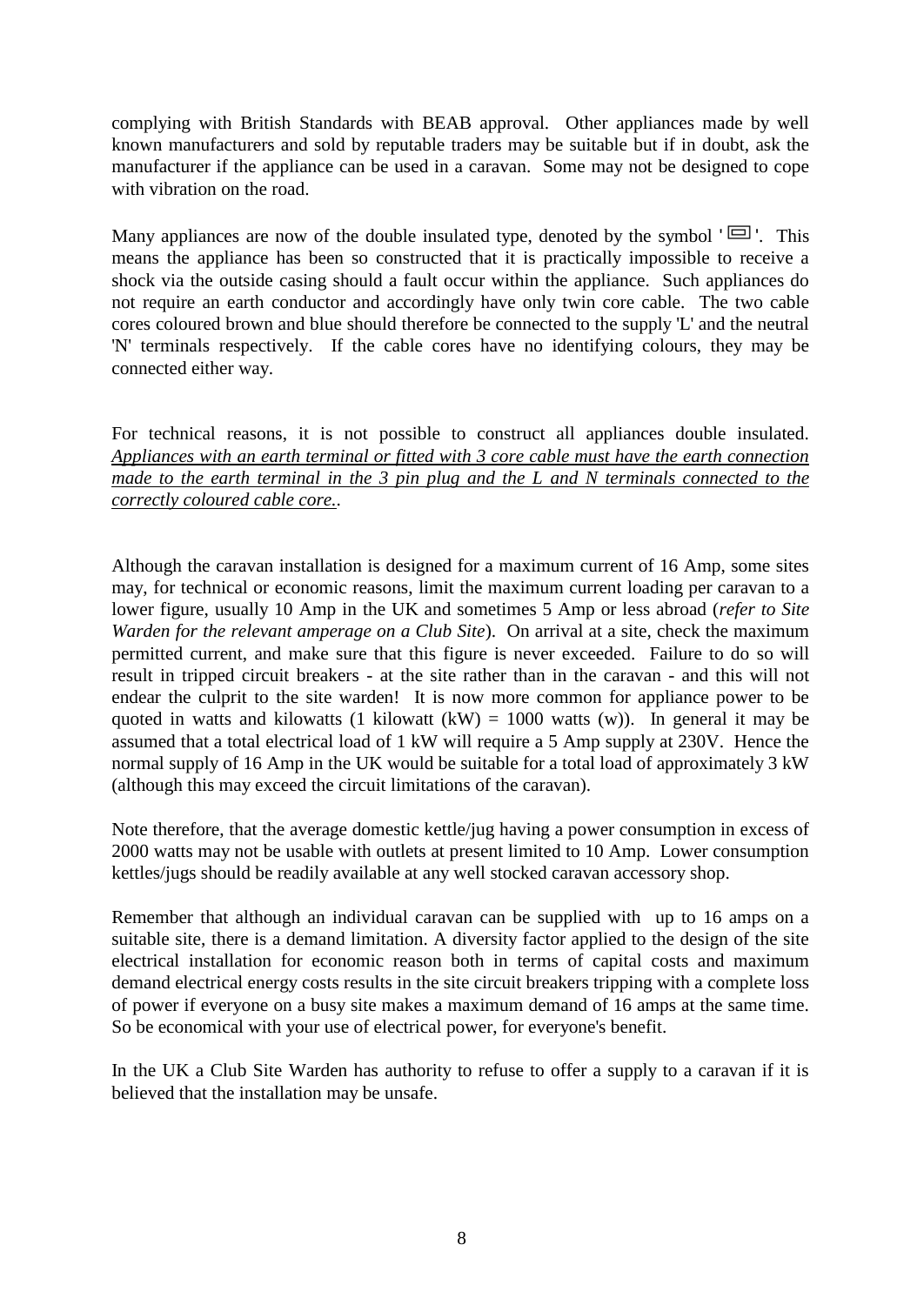# **6. Safe Practice and Maintenance**

## 6.01 Recommendations

- i) *THE CARAVAN MAINS ELECTICAL SYSTEM SHOULD BE CHECKED AT REGULAR INTERVALS - ANNUALLY IF YOU COVER HIGH MILEAGES (SEE PERIODIC INSPECTION NOTICE PAGE 10).*
- ii) Maintain equipment in good order, and have appliances serviced as recommended by the manufacturer.
- iii) Damaged or worn cables should be replaced immediately.
- iv) Do not abuse appliances by forcing them to perform in excess of their capability.
- v) Switch off *ALL* caravan internal appliances before connecting to or disconnecting from site supply.
- vi) Check operation of RCD by means of test button every time caravan is connected to a site supply (*NOTE*: Supply must be switched on at site socket outlet).
- vii) In the event of a blown fuse or mcb trip, switch off the supply and ascertain cause before replacing the fuse or resetting mcb.
- viii) In the event of appliance malfunction switch off supply before removing the appliance for inspection.
- ix) Always make sure the caravan to site connecting cable is fully unwound when used. If necessary, lay out any excess cable in parallel rows (not tight coils) beside the caravan. Failure to do this can result in the cable overheating and even catching fire.
- x) Motorcaravanners: please do not leave cables plugged in on pitches while your vehicle is away from the site during the day. This creates a major safety hazard for wardens when grass cutting, or for children (and others) who might pick up the live end of the cable. At the very least, disconnect the cable at the bollard end. Best still, disconnect and coil it next to the bollard (or take it with you) and use a suitable sign to reserve your pitch.

# 6.02 Instructions for use of "On Site" Electricity Supply

*Refer to Instruction Notice on page 11*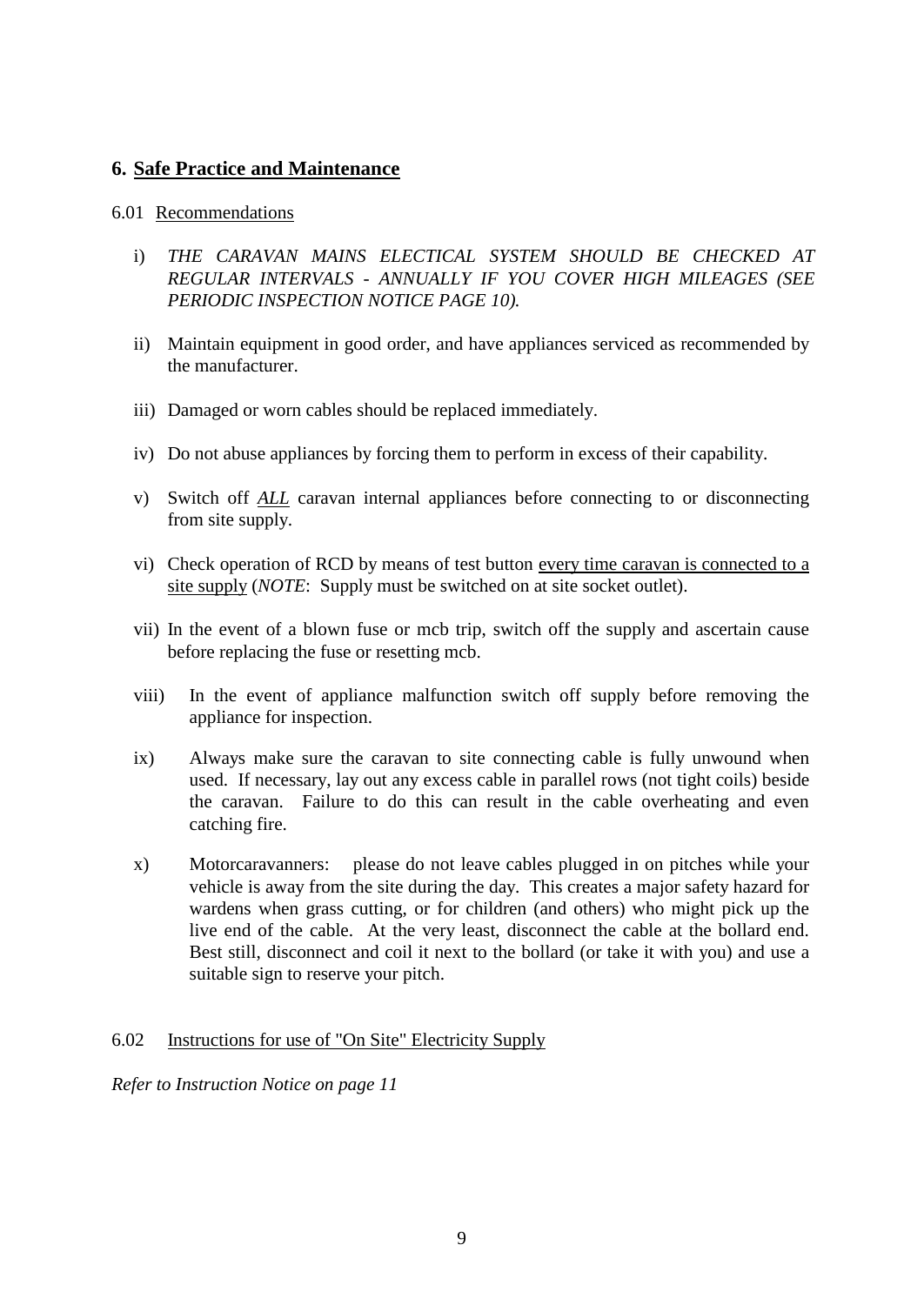# **7. Persons Authorised to Sign and Issue Electrical Installation and Periodic Inspection Certificates**

A "Competent person" will have a sound knowledge and experience relevant to the nature of the work undertaken and to the technical standards set out in BS 7671 and be fully versed in the inspection and testing procedures contained in the BS and employ adequate testing equipment.

It is strongly recommended that they should also be one of the following:

- a member of the Electrical Contractors Association (ECA) or a member of the  $\bullet$ Electrical Contractors Association of Scotland\*
- an approved contractor of the National Inspection Council for Electrical Installation  $\bullet$ Contracting (NICEIC)\*\*
- a qualified person acting on behalf of the above (in which case he should state for  $\bullet$ whom he is acting).
- \*\* The names and addresses of Approved Contractors in any locality (there are over 8,000 in the UK) can be obtained from NICEIC (**Tel: 01582 531000**) .
- \* Members of the ECA can be obtained from ECA (**Tel: 020 7313 4800**) or ECA Scotland (**Tel: 0131 445 5577**).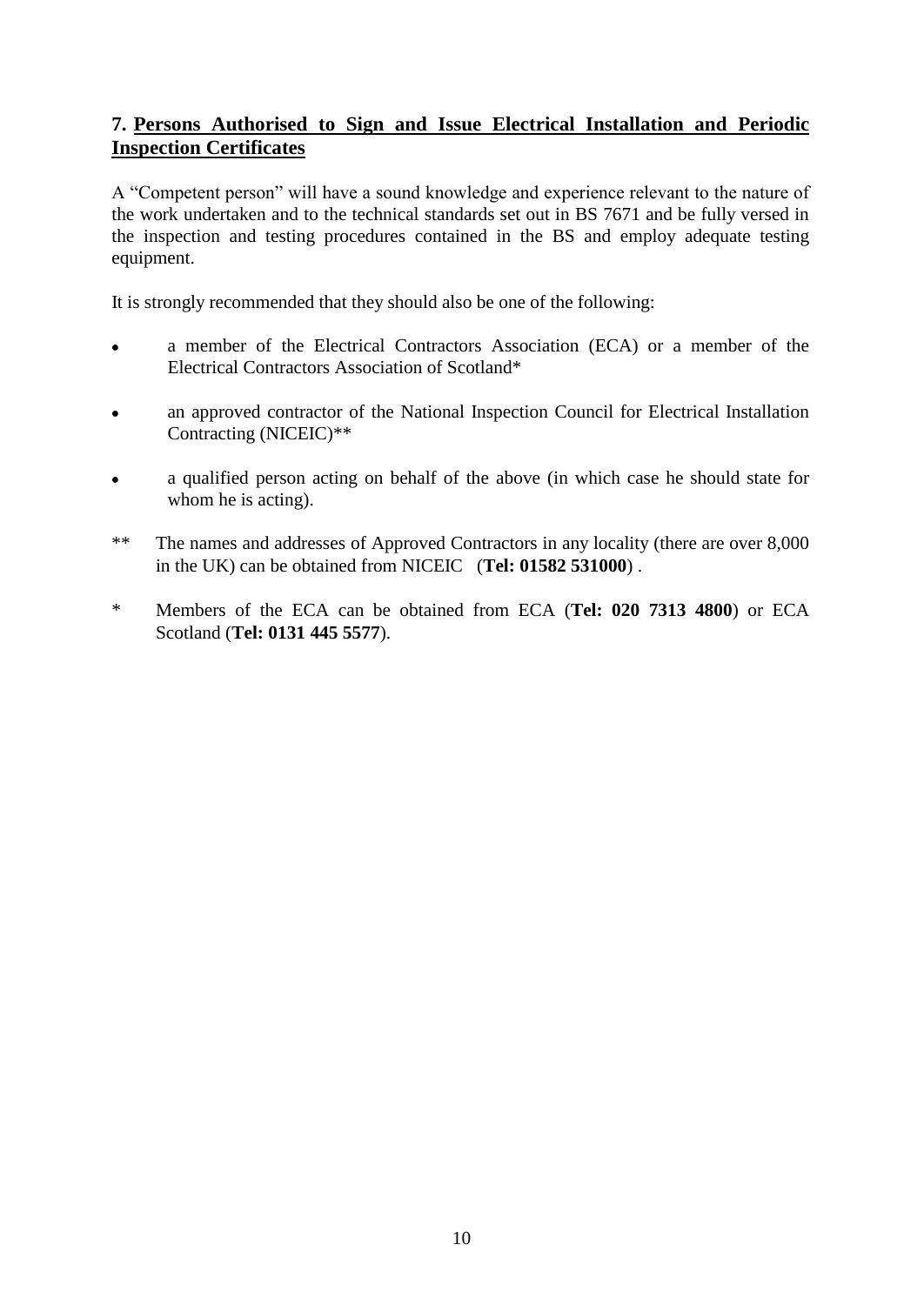# **8 Instruction Notices** : See Item H page 6

#### **INSTRUCTIONS FOR ELECTRICITY SUPPLY**

## **TO CONNECT**

- 1. Before connecting the caravan installation to the mains supply, check that:
	- (a) the supply available at the caravan pitch supply point is suitable for the caravan electrical installation and appliances, and
	- (b) the caravan main switch is in the OFF position.
- 2. Open the cover to the appliance inlet provided at the caravan supply point and insert the connector of the supply flexible cable.
- 3. Raise the cover of the electricity outlet provided on the pitch supply point and insert the plug of the supply cable.

#### **THE CARAVAN SUPPLY FLEXIBLE CABLE MUST BE FULLY UNCOILED TO AVOID DAMAGE BY OVERHEATING**

- 4. Switch on at the caravan main switch.
- 5. Check the operation of residual current devices, if any, fitted in the caravan by depressing the test button.

#### **IN CASE OF DOUBT, OR IF AFTER CARRYING OUT THE ABOVE PROCEDURE THE SUPPLY DOES NOT BECOME AVAILABLE, OR IF THE SUPPLY FAILS, CONSULT THE CARAVAN PARK OPERATOR OR HIS AGENT OR A QUALIFIED ELECTRICIAN**

# **TO DISCONNECT**

6. Switch off at the caravan main isolating switch, unplug both ends of the cable.

## **PERIODIC INSPECTION**

Preferably not less than once every three years and more frequently if the vehicle is used more than normal average mileage for such vehicles, the caravan electrical installation and supply cable should be inspected and tested and a report on their condition obtained as prescribed in BS7671 (formerly the Regulations for Electrical Installations published by the Institution of Electrical Engineers).

## **PERIODIC INSPECTION NOTICE**

## **IMPORTANT**

This installation should be periodically inspected and tested and a report on its condition obtained as prescribed in BS 7671 (formerly the IEE Wiring Regulations for Electical Installations) published by the Institution of Electrical Engineers.

| Date of last inspection             |  |
|-------------------------------------|--|
| Recommended date of next inspection |  |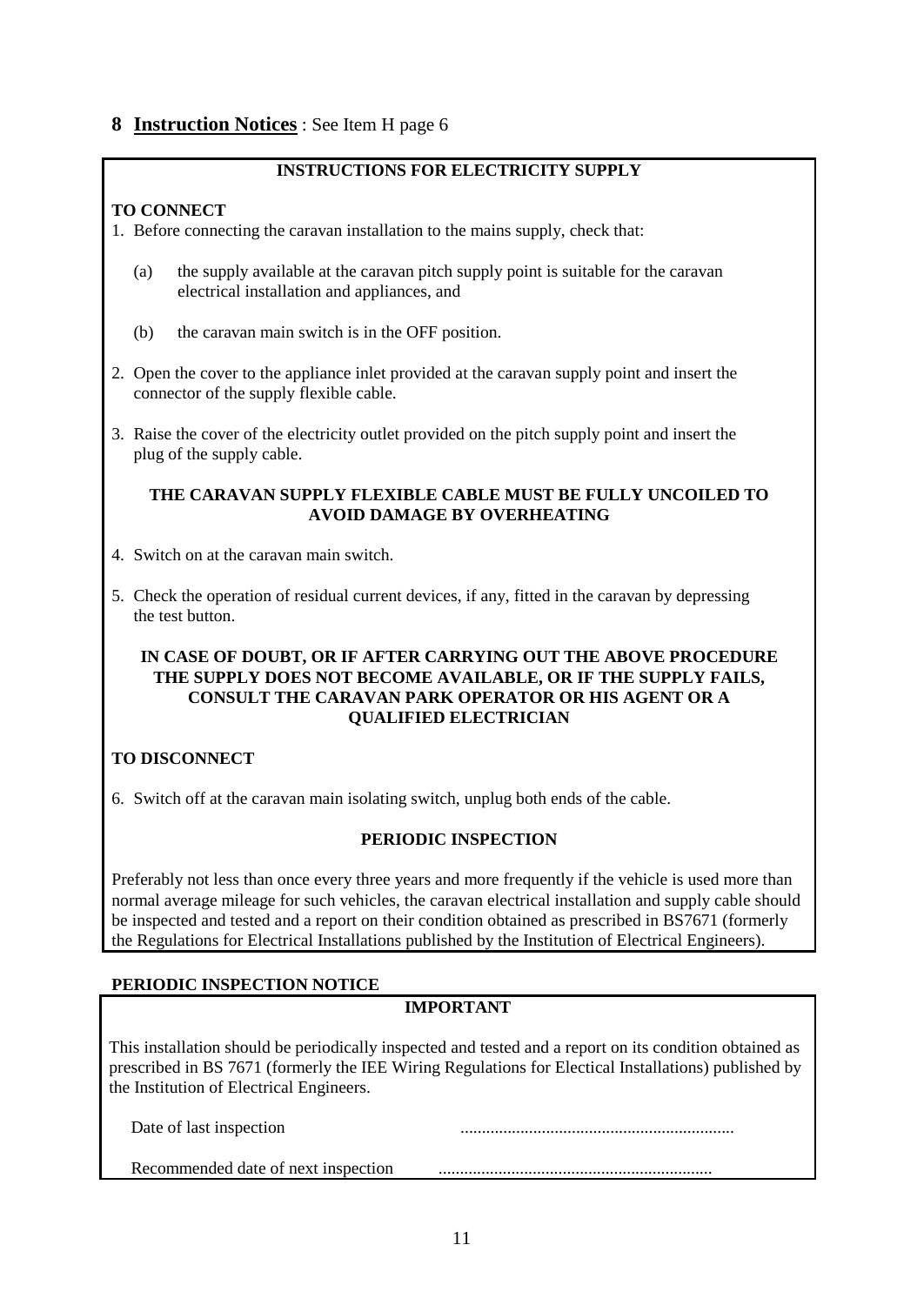# **9. Abbreviations Used in this Leaflet**

| <b>BEAB</b>     | <b>British Electrotechnical Approvals Board</b>                                  |
|-----------------|----------------------------------------------------------------------------------|
| <b>BS</b>       | <b>British Standard</b>                                                          |
|                 |                                                                                  |
| <b>BSI</b>      | <b>British Standards Institute</b>                                               |
| C E E           | International Commission on Rules for the approval of Electrical Equipment       |
| <b>IEC</b>      | International Electrotechnical Commission (for electricity the equivalent of the |
|                 | <b>International Standards Organisation</b> )                                    |
| IEE             | <b>Institution of Electrical Engineers</b>                                       |
| <b>NCC</b>      | National Caravan Council                                                         |
| NICEIC          | National Inspection Council for Electrical Installation Contracting              |
| m c b           | Miniature Circuit Breaker                                                        |
| mm <sup>2</sup> | Cross sectional area of a conductor (excluding insulation) in square millimetres |
| <b>PVC</b>      | Polyvinylchloride - a common insulator material                                  |
| <b>PVC/PVC</b>  | Indicates that a multicore cable has PVC insulation around conductors, and       |
|                 | these conductors are then enclosed in a PVC outer coating                        |
| R C D           | Residual Current Device (formerly known as RCCB or ELCB)                         |

# **10. Addresses of Suppliers**

| <b>COMPANY</b>                               | <b>CODE</b> | <b>TRADE NAMES</b> |
|----------------------------------------------|-------------|--------------------|
| Hawkins Electrical Ltd                       |             |                    |
| Heath Road, Skegness, PE25 3SU               |             |                    |
| Tel: 01754 610440                            |             |                    |
| <b>Caravan Park Electrical Services</b>      | 1           |                    |
| Unit 5, Vale Industrial Estate, Spilsby,     |             |                    |
| Lincs, PE23 5HE                              |             |                    |
| Tel: 01790 753153                            |             |                    |
| Bonus Plug-in-Systems Ltd                    | 1           | <b>CEC</b>         |
| Citadel Trading Park,                        | 2           | Plug-in-Systems    |
| Citadel Way, Hull, HU9 1TQ                   | 3           | <b>KT</b> Series   |
| Tel: 01482 580077                            |             | (Logic)            |
| Electro-Tec Leisure Systems Ltd              | 1           |                    |
| Unit $1 \& 2$ New England Business Park      |             |                    |
| Wainfleet,                                   |             |                    |
| Skegness, Lincs, PE24 4AW                    |             |                    |
| Tel: 01754 881919                            |             |                    |
| W4 Ltd                                       | 5           |                    |
| Unit B, Ford Lane Industrial Estate, Arundel |             |                    |
| West Sussex, BN18 0DF                        |             |                    |
| Tel: 01243 553355                            |             |                    |
| Zig Electronics Ltd                          | 3           | Zig                |
| Saxon Business Park, Hanbury Road,           |             |                    |
| Stoke Prior, Bromsgrove, Worcs, B60 4AD      |             |                    |
| Tel: 01527 556715                            |             |                    |

| CODES: |    | Site supplies                            |
|--------|----|------------------------------------------|
|        |    | 2 Caravan mains inlets etc               |
|        | 3. | Battery chargers/12V distribution panels |
|        |    | <b>Battery boxes</b>                     |
|        | 5. | Plugs, leads, polarity testers etc       |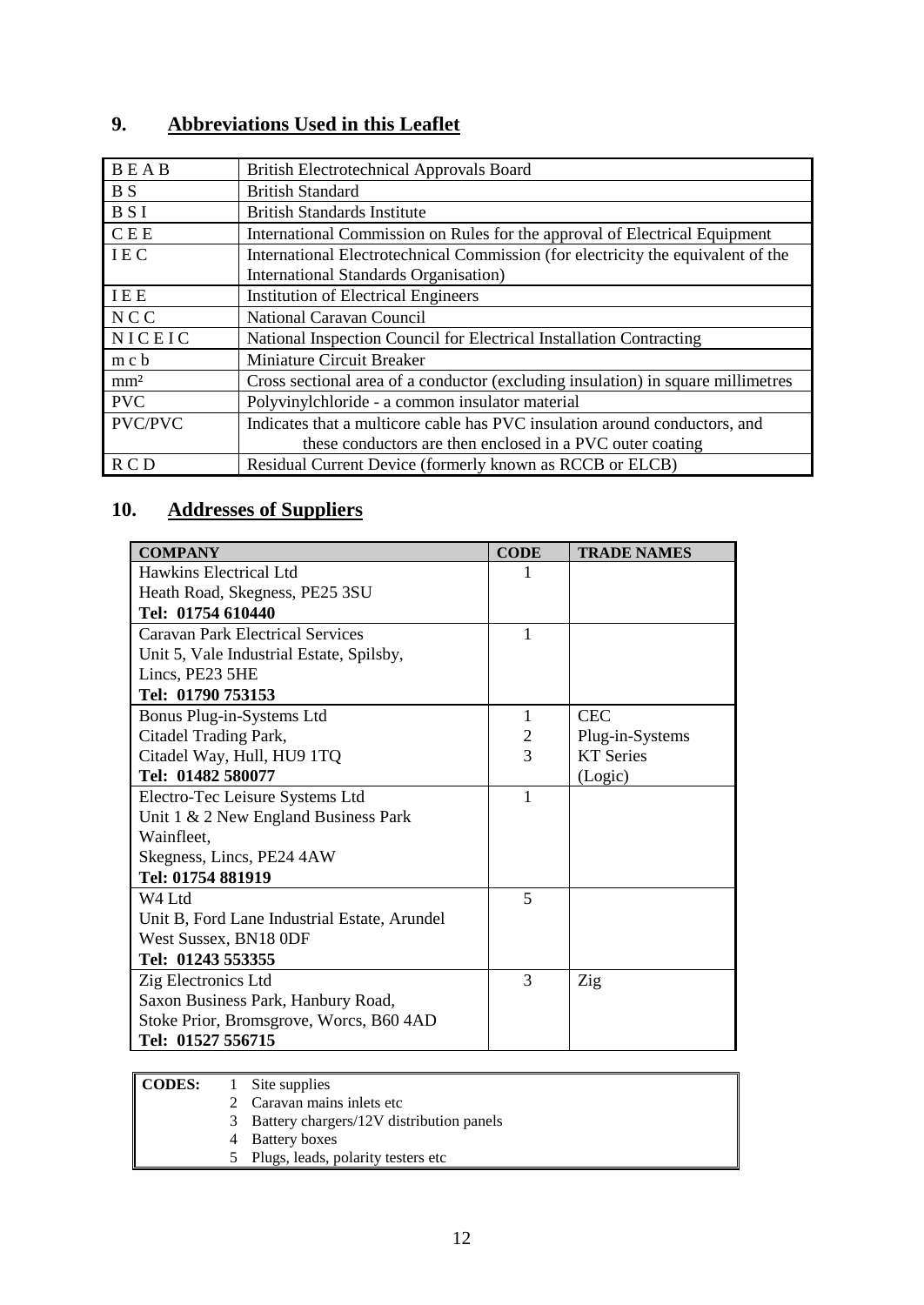# **11. Use of Mains in Continental Europe**

# 11.01 Electrical Hook-ups – General Advice

Electricity on continental European sites is usually 220V nominal, but in practice can be considerably less. Most appliances sold in the UK are rated at 220-240V and usually work satisfactorily. Some high-powered equipment, such as microwave ovens, may not function well - consult the manufacturer's literature for further information. Eventually 230 volts will be the European standard supply, but this will take some years to achieve.

Frequently you will be offered a choice of Amp allowances and the following table gives an approximate idea of what appliances can be used (erring on the side of caution) - you can work it out more accurately by noting the wattage of each appliance in your caravan. The kettle given is the caravan type, not a household kettle which usually has at least a 2000 watt element. Note that each caravan circuit also has a maximum Amp rating which should not be exceeded.

| <b>AMPS</b> | <b>WATTAGE</b><br>(approx) | <b>FRIDGE</b> | <b>BATTERY</b><br><b>CHARGER</b> | <b>TABLE</b><br><b>LAMP</b> | <b>COLOU</b><br>R TV | <b>KETTLE</b><br>(750 W) | <b>HEATER</b><br>(1KW) | <b>HAIR</b><br><b>DRYER</b> |
|-------------|----------------------------|---------------|----------------------------------|-----------------------------|----------------------|--------------------------|------------------------|-----------------------------|
|             | 400                        |               |                                  |                             |                      |                          |                        |                             |
|             | 800                        |               |                                  |                             |                      |                          |                        |                             |
|             | 1200                       |               |                                  |                             |                      |                          |                        | ∗                           |
|             | 1600                       |               |                                  |                             |                      |                          | ≠                      |                             |
| 10          | 2000                       |               |                                  |                             |                      |                          | ≠                      |                             |
| 16          | 3000                       |               |                                  |                             |                      |                          |                        | $\mathbf \Lambda$           |

\* Possible, depending on wattage of appliance in question

 $\neq$  Not to be used at the same time as other high-wattage equipment

## 11.02 Electrical Connections

Whilst there is a European Standard for connectors (EN60309-2, formally known as CEE17) this is not retrospective so you may find some continental sites where your UK 3 pin connector (which *is* to European Standard EN60309-2) will not fit. Accurate information is not easy to come by, but in Belgium, Germany and Denmark all the sites should, by now, be fitted with EN60309-2 hook-ups. Spain, France and Italy are gradually changing over, but older style hook-ups may still be encountered. The main alternatives to EN60309-2 connectors are:

*French* - a two pin plus earth socket - this is the most common type of adaptor available from UK caravan accessory shops.

*Typical 'French' style adaptor*